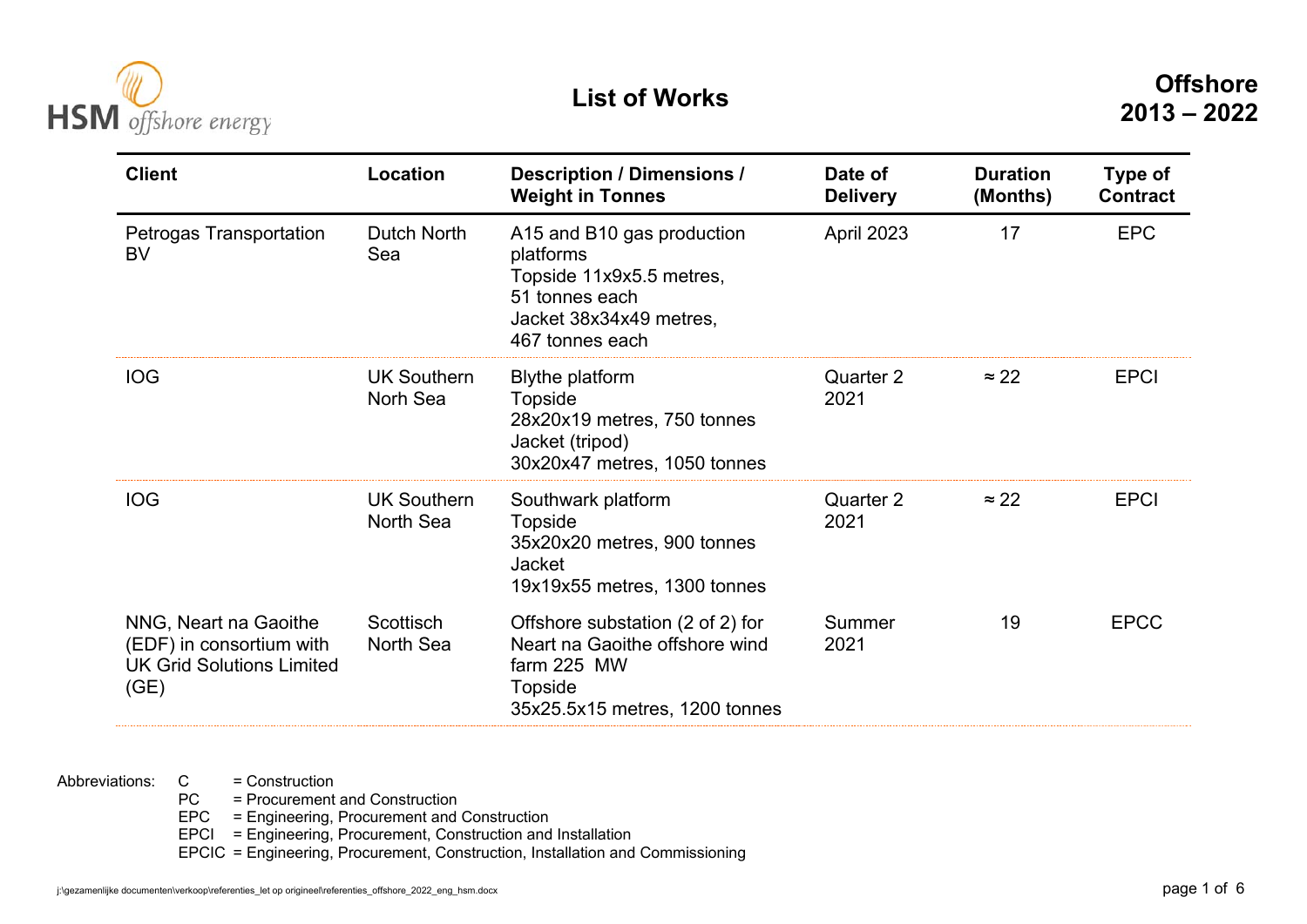

| <b>Client</b>                                                                                 | Location                             | <b>Description / Dimensions /</b><br><b>Weight in Tonnes</b>                                                                                                                                                         | Date of<br><b>Delivery</b> | <b>Duration</b><br>(Months) | Type of<br><b>Contract</b> |
|-----------------------------------------------------------------------------------------------|--------------------------------------|----------------------------------------------------------------------------------------------------------------------------------------------------------------------------------------------------------------------|----------------------------|-----------------------------|----------------------------|
| NNG, Neart na Gaoithe<br>(EDF) in consortium with<br><b>UK Grid Solutions Limited</b><br>(GE) | Scottisch<br>North Sea               | Offshore substation (1 of 2) for<br>Neart na Gaoithe offshore wind<br>farm 225 MW<br>Topside<br>35x25.5x15 metres, 1200 tonnes                                                                                       | Summer<br>2021             | 19                          | <b>EPCC</b>                |
| Dana Petroleum<br><b>Netherlands BV</b>                                                       | Dutch North<br>Sea                   | Gas platform<br>Topside<br>10x8x5.5 metres, 35 tonnes<br><b>Jacket</b><br>27x30x49 metres, 345 tonnes<br>Piles 170 tonnes                                                                                            | November<br>2020           | 13                          | $(E)$ PCI                  |
| <b>TenneT TSO BV</b>                                                                          | Borssele Beta,<br>Dutch North<br>Sea | <b>Offshore High Voltage Substation</b><br>700 MW (2x350 MW)<br>Topside<br>58x32x26 metres, 3700 tonnes<br><b>Jacket</b><br>35x29x50 metres, 2900 tonnes<br>including cable deck and J-tubes<br>Piles 61 metres each | August 2020                | 36                          | <b>EPCIC</b>               |

= Construction

**PC** = Procurement and Construction

EPC = Engineering, Procurement and Construction

EPCI = Engineering, Procurement, Construction and Installation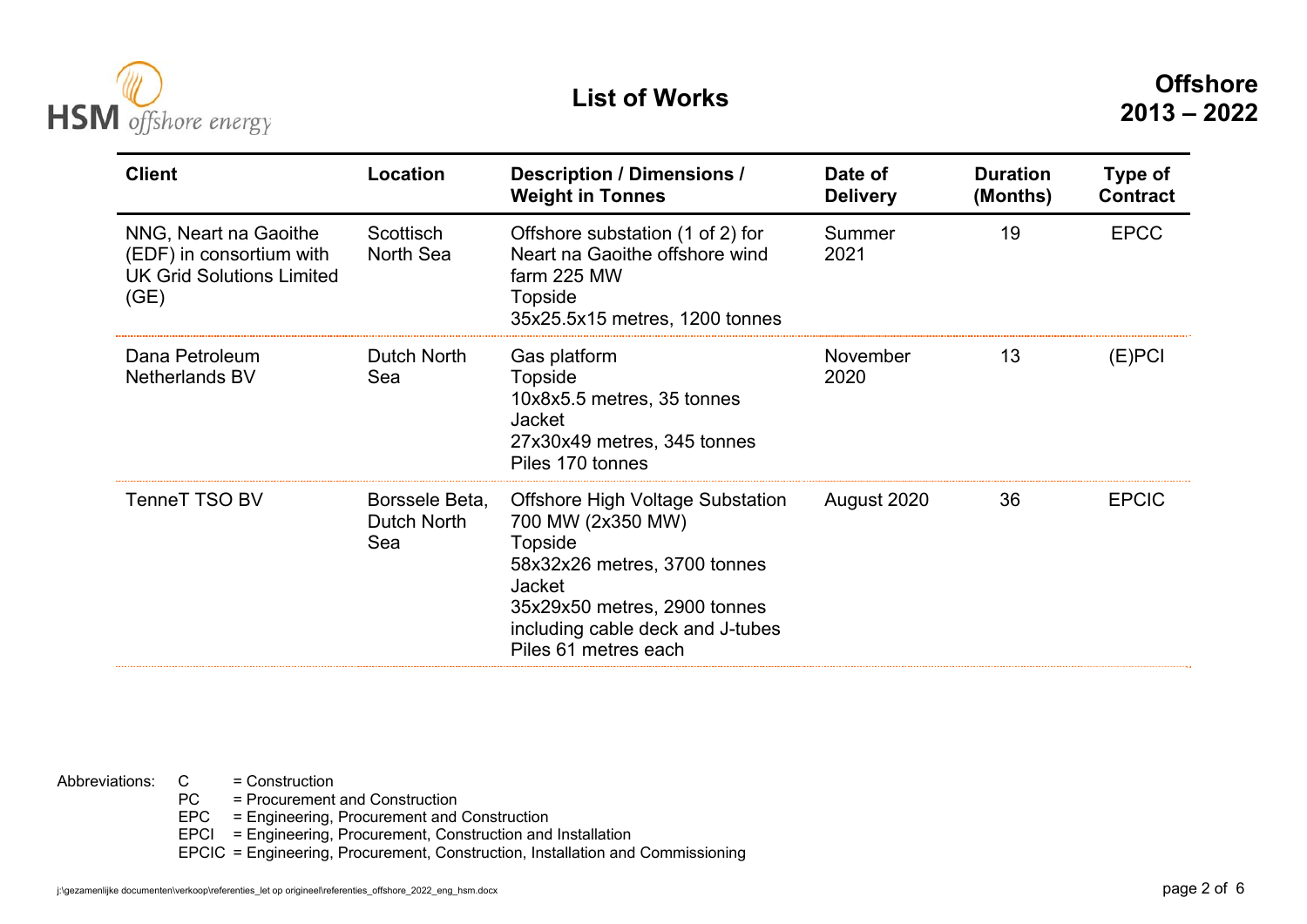

| <b>Client</b>                                 | Location                                             | <b>Description / Dimensions /</b><br><b>Weight in Tonnes</b>                                                                                                                                                  | Date of<br><b>Delivery</b> | <b>Duration</b><br>(Months) | Type of<br><b>Contract</b> |
|-----------------------------------------------|------------------------------------------------------|---------------------------------------------------------------------------------------------------------------------------------------------------------------------------------------------------------------|----------------------------|-----------------------------|----------------------------|
| <b>TenneT TSO BV</b>                          | <b>Borssele</b><br>Alpha, Dutch<br>North Sea         | <b>Offshore High Voltage Substation</b><br>700 MW (2x350 MW)<br>Topside<br>58x32x26 metres, 3700 tonnes<br>Jacket<br>35x29x50 metres, 2900 tonnes<br>including cable deck and J-tubes<br>Piles 61 metres each | August 2019                | 31                          | <b>EPCIC</b>               |
| Ørsted, formerly Dong<br>Energy Windpower A/S | <b>Borkum</b><br>Riffgrund 2,<br>German North<br>Sea | <b>Offshore High Voltage Substation</b><br>450 MW<br>Topside<br>40x25x20 metres, 2500 tonnes<br>Jacket<br>30x30x55 metres, 1700 tonnes<br>Piles 4 x 63 metres, 1050 tonnes                                    | <b>June 2018</b>           | 27                          | <b>EPC</b>                 |
| <b>Shell UK Limited</b>                       | Clipper, UK<br>Southern<br>North Sea                 | Subsea cross-over manifold skid<br>8x8x4 metres, 60 tonnes                                                                                                                                                    | April 2018                 | 12                          | <b>EPC</b>                 |

= Construction

**PC** = Procurement and Construction

EPC = Engineering, Procurement and Construction

EPCI = Engineering, Procurement, Construction and Installation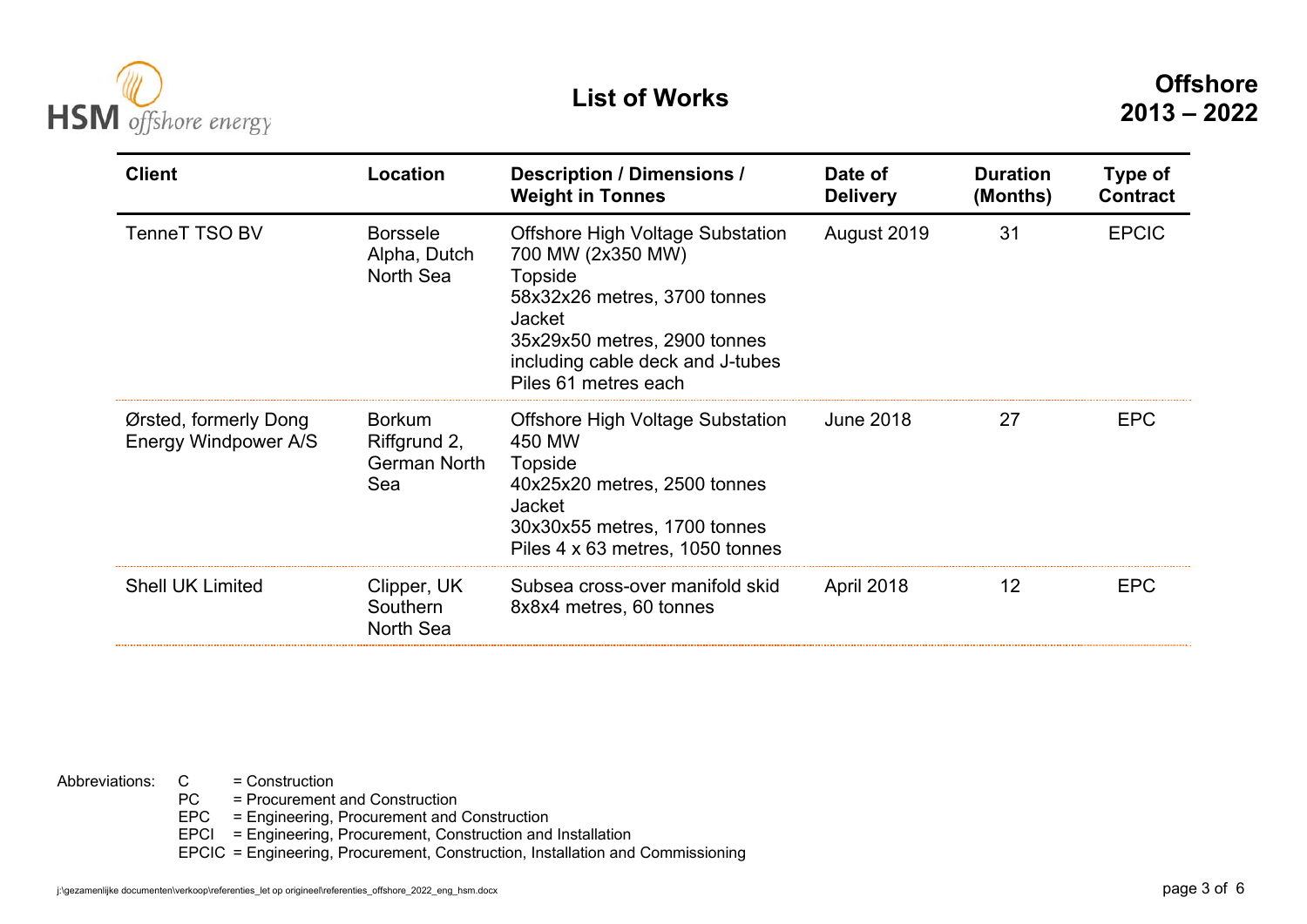

| <b>Client</b>                                                              | Location                                 | <b>Description / Dimensions /</b><br><b>Weight in Tonnes</b>                                                                                                              | Date of<br><b>Delivery</b> | <b>Duration</b><br>(Months) | Type of<br><b>Contract</b> |
|----------------------------------------------------------------------------|------------------------------------------|---------------------------------------------------------------------------------------------------------------------------------------------------------------------------|----------------------------|-----------------------------|----------------------------|
| Nederlandse Aardolie<br>Maatschappij bv (NAM)                              | L <sub>13</sub> , Dutch<br>North Sea     | Monotower platform L13-FI-1<br>Topside<br>13.5x13.5x15 metres, 255 tonnes<br>Monotower<br>dia. 4.5/3.5x50 metres, 312 tonnes<br>Monopile<br>dia 4.5x40 metres, 360 tonnes | May 2017                   | 17                          | <b>PC</b>                  |
| <b>RWE Renewables,</b><br>formerly E.ON                                    | Rampion,<br><b>UK North Sea</b>          | <b>Jacket</b><br>22,5X18X43 metres, 1050 tonnes                                                                                                                           | September<br>2016          | 13                          | <b>PC</b>                  |
| Energinet.dk                                                               | Horns Rev C,<br>Danish North<br>Sea      | <b>Offshore High Voltage Substation</b><br>400 MW<br>41x34x25 metres, 1800 tonnes                                                                                         | <b>June 2016</b>           | 20                          | <b>EPC</b>                 |
| <b>Neptune Energy (formerly</b><br>Engie E&P Nederland bv)                 | $E17a-A$<br><b>Dutch North</b><br>Sea    | Compression module<br>20x10x8 metres, 330 tonnes                                                                                                                          | <b>July 2015</b>           | 13                          | <b>PC</b>                  |
| Aker Offshore Partners on<br>behalf of Repsol Sinopec<br>Resources UK Ltd. | Clyde,<br><b>UK Central</b><br>North Sea | Two modules M12 and M14 for<br>Flyndre Cawdor over Clyde<br>platform<br>Module M12<br>29x16x20 metres, 1200 tonnes<br>Module M14<br>29x13x6 metres, 400 tonnes            | August 2015                | 17                          | <b>PC</b>                  |

**PC** = Procurement and Construction

EPC = Engineering, Procurement and Construction

EPCI = Engineering, Procurement, Construction and Installation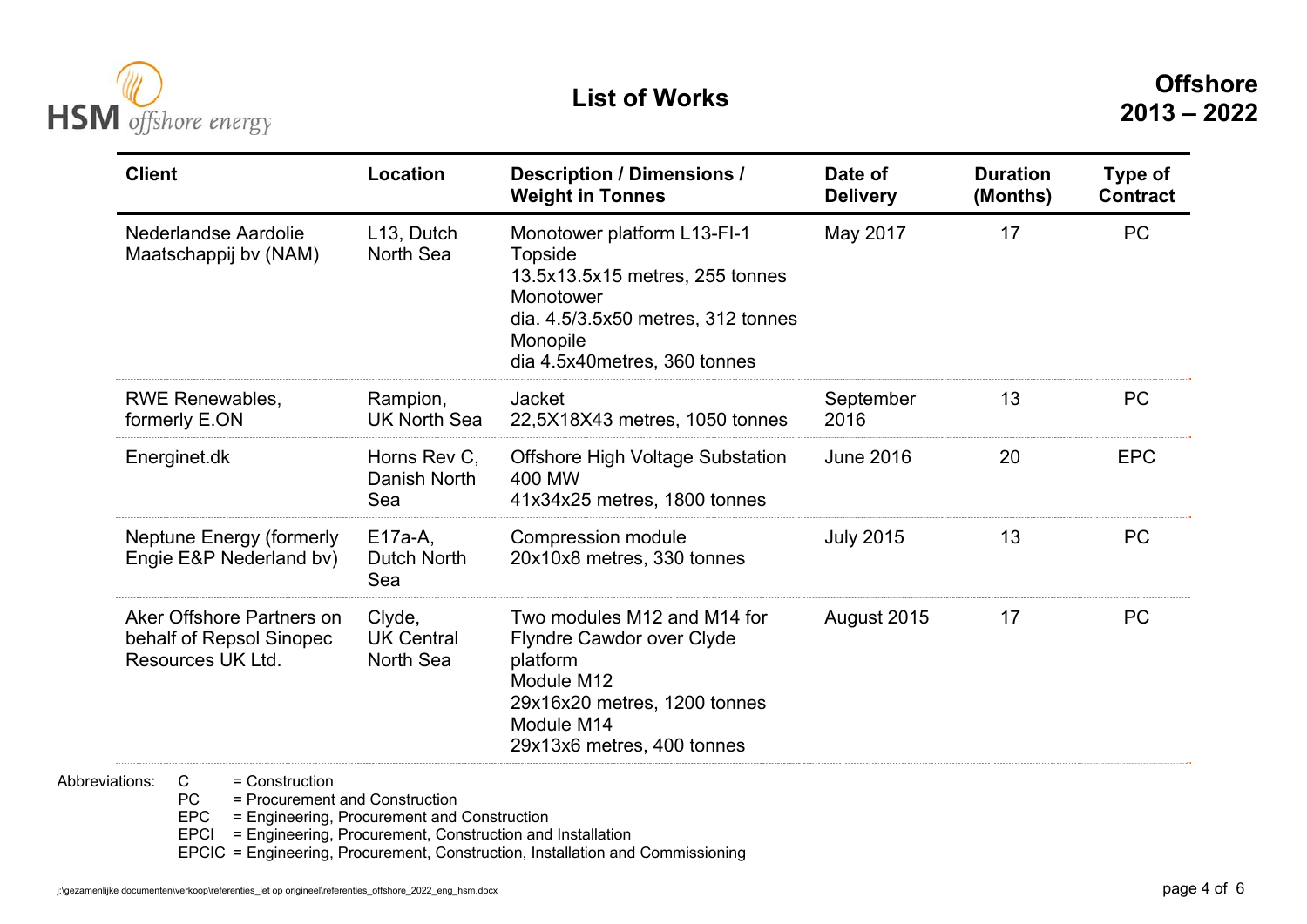

| <b>Client</b>                         | Location                                  | <b>Description / Dimensions /</b><br><b>Weight in Tonnes</b>                                                                                                                                          | Date of<br><b>Delivery</b> | <b>Duration</b><br>(Months) | Type of<br><b>Contract</b>                                       |
|---------------------------------------|-------------------------------------------|-------------------------------------------------------------------------------------------------------------------------------------------------------------------------------------------------------|----------------------------|-----------------------------|------------------------------------------------------------------|
| Petrogas E&P Netherlands<br><b>BV</b> | A18,<br>Dutch North<br>Sea                | Platform including living quarter<br>Topside<br>35x25x20 metres, 950 tonnes<br>Jacket<br>23x26x60 metres, 1250 tonnes                                                                                 | August 2015                | 16                          | <b>EPCI</b>                                                      |
| <b>Shell UK Limited</b>               | Leman Field,<br>UK, Southern<br>North Sea | Leman uptime compression,<br>platform, bridge and piles<br>Topside<br>41x41,5x30 metres, 3570 tonnes<br>Jacket<br>22x22x48 metres, 800 tonnes<br>Bridge 37x4x4 metres, 130 tonnes<br>Piles 755 tonnes | August 2014                | 22                          | <b>EPC</b>                                                       |
| <b>EOG Resources UK</b>               | Conwy Field,<br><b>Irish Sea</b>          | Wellhead platform and reception<br>module<br>Topside<br>29x24x21 metres, 850 tonnes<br>Jacket<br>18x18x45metres, 690 tonnes<br>Piles 700 tonnes<br>Reception module 270 tonnes                        | September<br>2013          | 34                          | <b>EPCI</b><br>(platform)<br><b>PCI</b><br>(reception<br>module) |

= Construction

**PC** = Procurement and Construction

EPC = Engineering, Procurement and Construction

EPCI = Engineering, Procurement, Construction and Installation